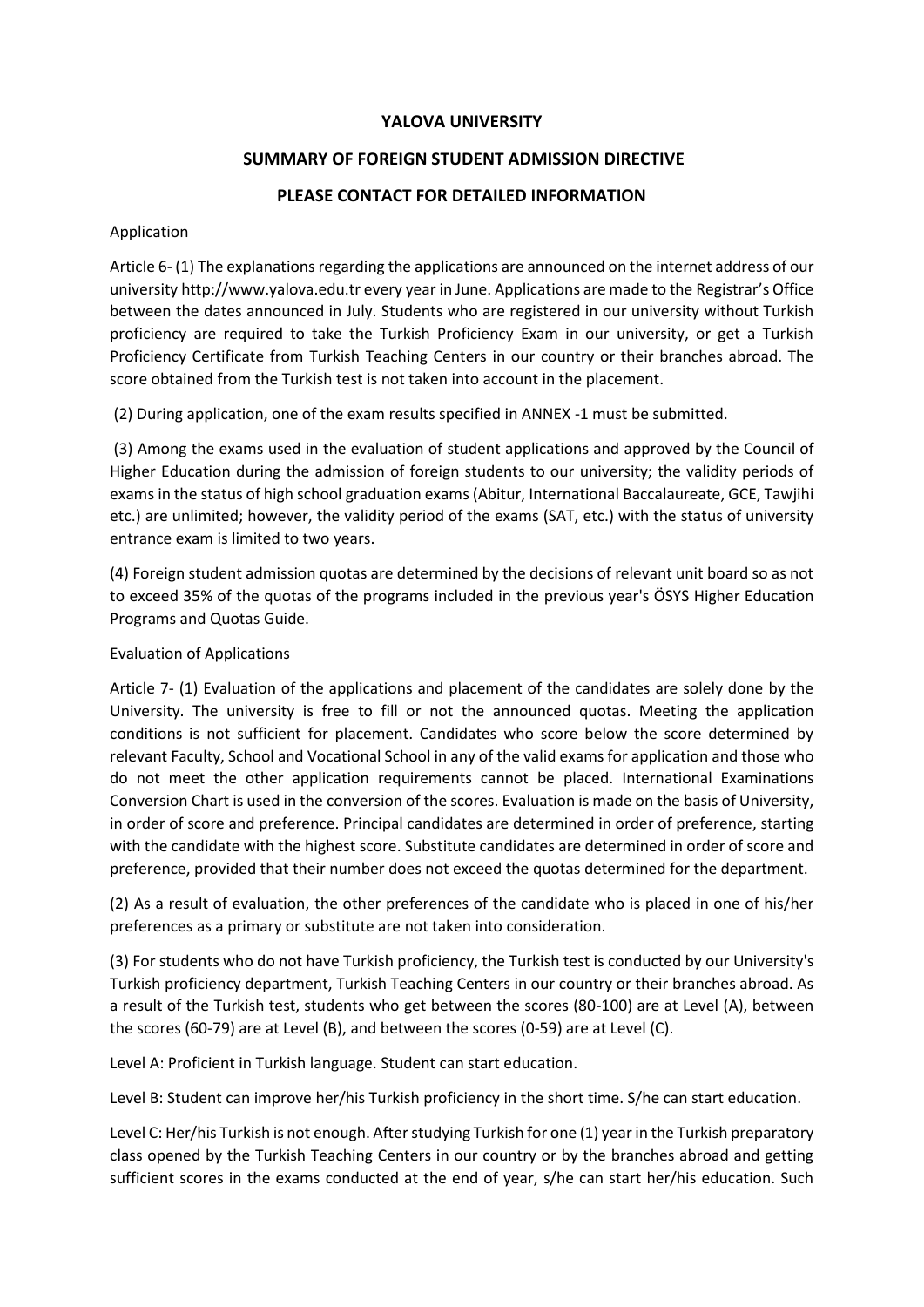students are obliged to improve their Turkish language level to the determined level, which should be at least Level B.

(4) Candidates who have the right to register must have sufficient Turkish language proficiency in order to register. Those whom Turkish language level is insufficient, on the other hand, are obliged to improve this level to a sufficient level within one (1) year. Students who cannot improve their Turkish language level (which is at least Level B) within one (1) year will lose their right to enroll.

(5) Among the candidates who are placed in departments where language of education is a foreign language, those whom Turkish level will be sufficient in a short time (Level B)or whom Turkish is insufficient (Level C) can start their education after registration.

Language of Education

Article 8- (1) The language of education at our university is Turkish, English and Arabic.

Obligations of Foreign Students

Article 11- (1) Foreign Students who apply to the University and/or gain the right to enroll are obliged to

a) Submit the documents specified in the application conditions to the relevant unit,

b) Notify the University of changes in their personal, marital and educational status within 15 days,

c) Document that they continue with their education and extend validity of their residence permits from local security authorities within 15 days after expiry date of their residence permits,

ç) Apply to relevant authorities and renew their residence permits immediately if they have lost their residence permit or passport,

d) Notify the university and local security authorities on the change of their address of residence within 48 hours at the latest.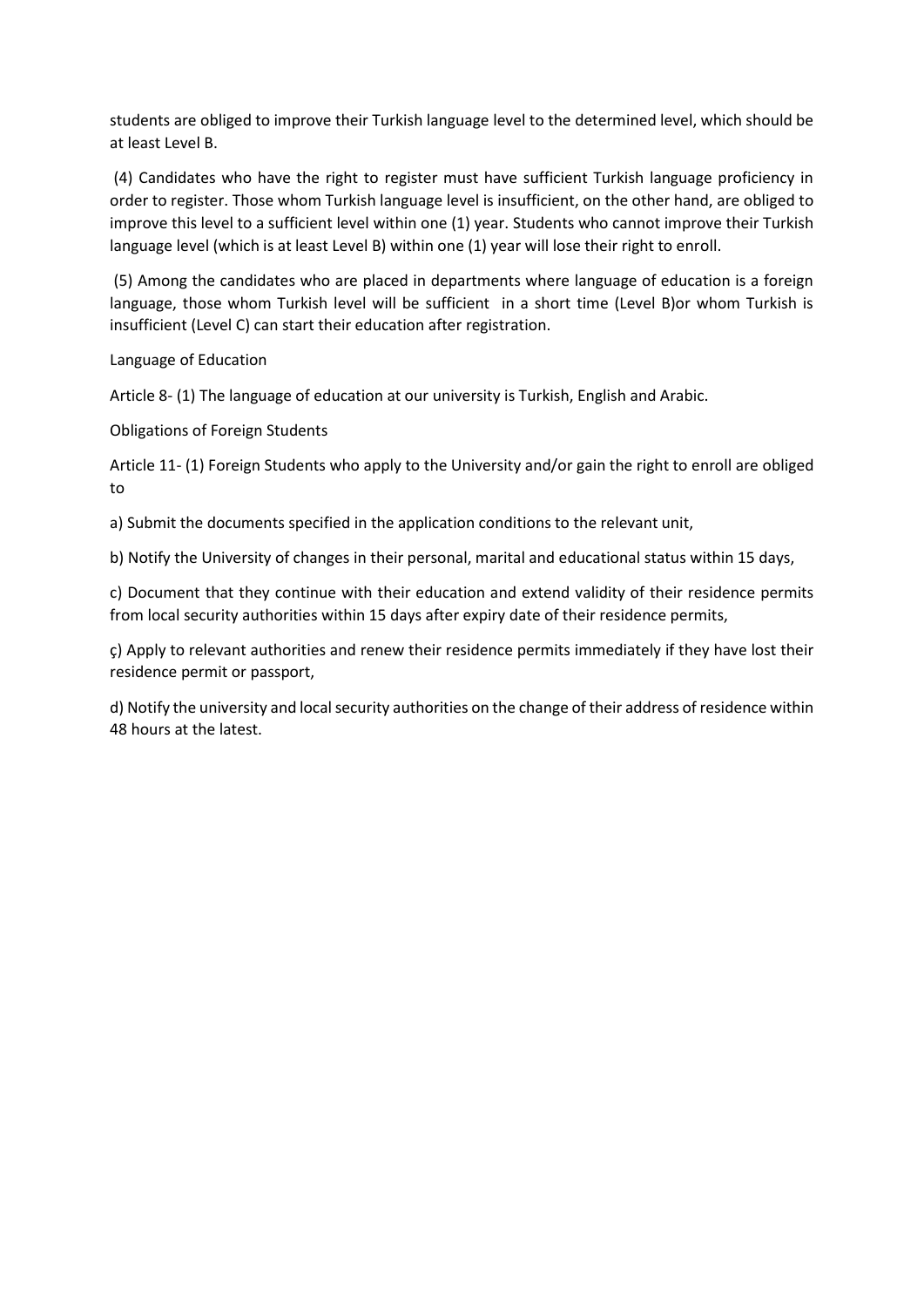# **YALOVA UNIVERSITY QUALIFICATIONS AND DOCUMENTS REQUIRED FOR APPLICATION**

### Application

Explanations regarding the applications are announced on the internet address of our university http://www.yalova.edu.tr every year in June. Applications are made to the Registrar's Office between the dates announced in July. Students who are registered in our university without Turkish proficiency are required to take the Turkish Proficiency Exam in our university, or get a Turkish Proficiency Certificate from Turkish Teaching Centers in our country or their branches abroad. The score obtained from the Turkish test is not taken into account in the placement.

# During application, one of the exam results specified in ANNEX -1 must be submitted.

Among the exams used in the evaluation of student applications and approved by the Council of Higher Education during the admission of foreign students to our university; the validity periods of exams in the status of high school graduation exams (Abitur, International Baccalaureate, GCE, Tawjihi etc.) are unlimited; however, the validity period of the exams (SAT, etc.) with the status of university entrance exam is limited to two years.

Foreign student admission quotas are determined by the decisions of relevant unit board so as not to exceed 35% of the quotas of the programs included in the previous year's ÖSYS Higher Education Programs and Quotas Guide.

# Evaluation of Applications

Evaluation of the applications and placement of the candidates are solely done by the University. The university is free to fill or not the announced quotas. Meeting the application conditions is not sufficient for placement. Candidates who score below the score determined by relevant Faculty, School and Vocational School in any of the valid exams for application and those who do not meet the other application requirements cannot be placed. International Examinations Conversion Chart is used in the conversion of the scores. Evaluation is made on the basis of University, in order of score and preference. Principal candidates are determined in order of preference, starting with the candidate with the highest score. Substitute candidates are determined in order of score and preference, provided that their number does not exceed the quotas determined for the department.

As a result of evaluation, other preferences of the candidate who is placed in one of her/his preferences as principal or substitute are not taken into consideration.

For students who do not have Turkish proficiency, the Turkish test is conducted by our University's Turkish proficiency department, Turkish Teaching Centers in our country or their branches abroad. As a result of the Turkish test, students who get between the scores (80-100) are at Level (A), between the scores (60-79) are at Level (B), and between the scores (0-59) are at Level (C).

Level A: Proficient in Turkish language. Student can start education.

Level B: Student can improve her/his Turkish proficiency in the short time. S/he can start education.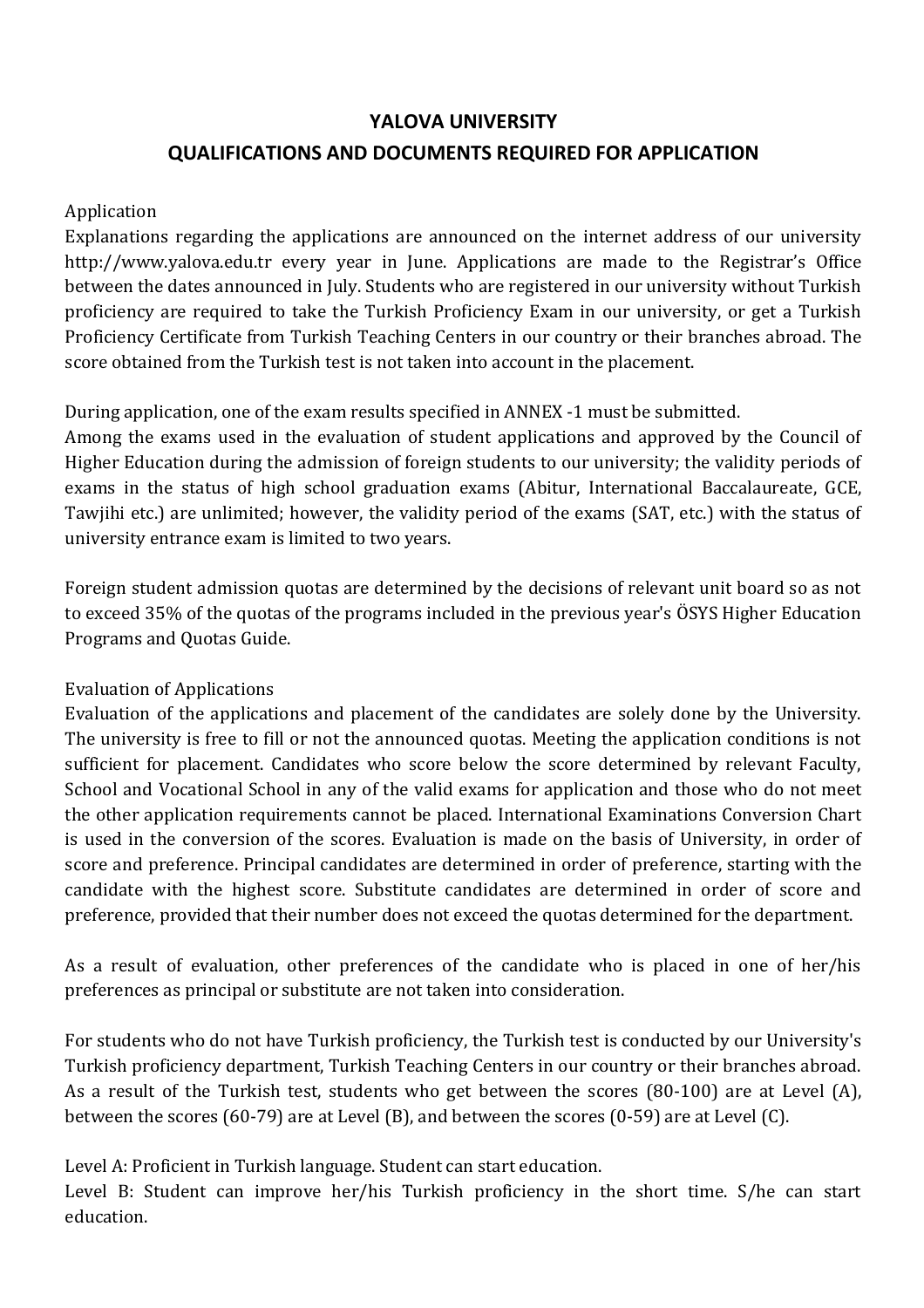Level C: Her/his Turkish is not enough.

After studying Turkish for one (1) year in the Turkish preparatory class opened by the Turkish Teaching Centers in our country or by the branches abroad and getting sufficient scores in the exams conducted at the end of year, s/he can start her/his education. Such students are obliged to improve their Turkish language level to the determined level, which should be at least Level B.

| <b>Country / Exam</b>                     |                                                                         | <b>Description</b>                                                                     | Mini<br>mum<br>Point | <b>Maxi</b><br>mum<br>Point | <b>Type</b><br>and<br>validity<br>period<br>of exam       |
|-------------------------------------------|-------------------------------------------------------------------------|----------------------------------------------------------------------------------------|----------------------|-----------------------------|-----------------------------------------------------------|
| <b>GCE (LEVEL A)</b><br><b>EXAM</b>       | General Certificate<br>Education                                        | Minimum (at least<br>one of which<br>should be related<br>with the program<br>applied) | 5                    | 3                           | High<br>school<br>graduati<br>on exam<br>(indefini<br>te) |
| IB                                        | International<br>Baccalaureate                                          | Diploma<br>grade<br>(minimu<br>m)                                                      | 28                   | 42                          | High<br>school<br>graduati<br>on exam<br>(indefinit<br>e) |
| <b>LYS</b>                                | <b>LYS</b>                                                              | Minimum from<br>the point type<br>of the program<br>applied for                        | 180                  | 500                         | University<br>Entrance<br>Exam (valid<br>for 1 year)      |
| SAT <sub>1</sub>                          | Scholastic Assessment                                                   | Minimum<br>total point<br>Math                                                         | 1000                 | 1600                        | University<br>entrance exam                               |
|                                           | Test                                                                    | score                                                                                  | 500                  | 800                         | (Valid for 2)<br>years)                                   |
| TÜBİTAK                                   | Having Gold, Silver, or<br>Bronze Medal in<br>Science<br>Olympics which | <b>TUBITAK</b><br>Recognizes<br>and<br>Participates                                    |                      |                             | Indefinite                                                |
| <b>GERMANY</b>                            | <b>ABİTUR</b>                                                           |                                                                                        | $\overline{4}$       | $\mathbf{1}$                | High<br>school<br>graduati<br>on exam<br>(indefinit<br>e) |
| <b>UNITED STATES OF</b><br><b>AMERICA</b> | American College Test<br>(ACT)                                          | Minimum Point<br>in Mat<br>and<br>Science<br>Reasoning<br>Fields                       | 20                   | 36                          | University<br>entrance<br>exam<br>(Valid for 2)<br>years) |

**ANNEX 1 - Success Points to be Accepted in Admission of Foreign Students**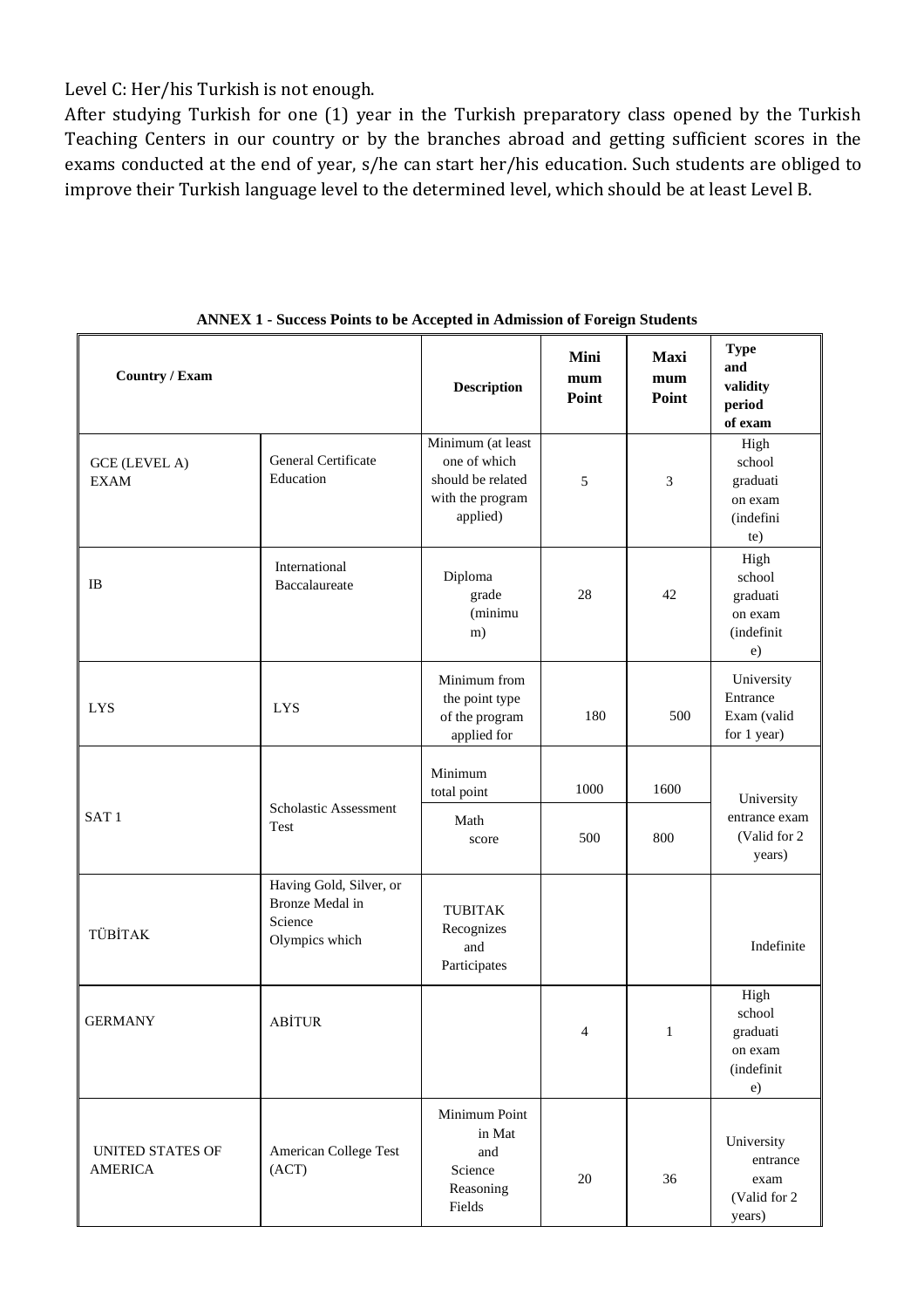| <b>AFGHANISTAN</b> | University entrance exam<br>(KONKUR)                                      |                                                                                                                                                                             | 230 | 350 | University<br>Entrance<br>Exam (valid<br>for 2 years)                 |
|--------------------|---------------------------------------------------------------------------|-----------------------------------------------------------------------------------------------------------------------------------------------------------------------------|-----|-----|-----------------------------------------------------------------------|
| <b>ARGENTINA</b>   | Argentina Baccalaureate                                                   |                                                                                                                                                                             | 6   | 10  | High school<br>graduation<br>exam<br>(indefinite)                     |
| <b>AUSTRIA</b>     | Matura                                                                    |                                                                                                                                                                             | 5   | 3   | High school<br>graduation<br>exam<br>(indefinite)                     |
| <b>ALBANIA</b>     | Central High School<br><b>Graduation Exam</b><br>Certificate of Maturity) | From each of the<br>compulsory field<br>exams<br>(Literature and<br>Mathematics)<br>and the elective<br>field exams<br>taken related to<br>the applied<br>program, at least | 6   | 10  | High<br>school<br>graduat<br>ion<br>exam<br><i>(indefi</i> )<br>nite) |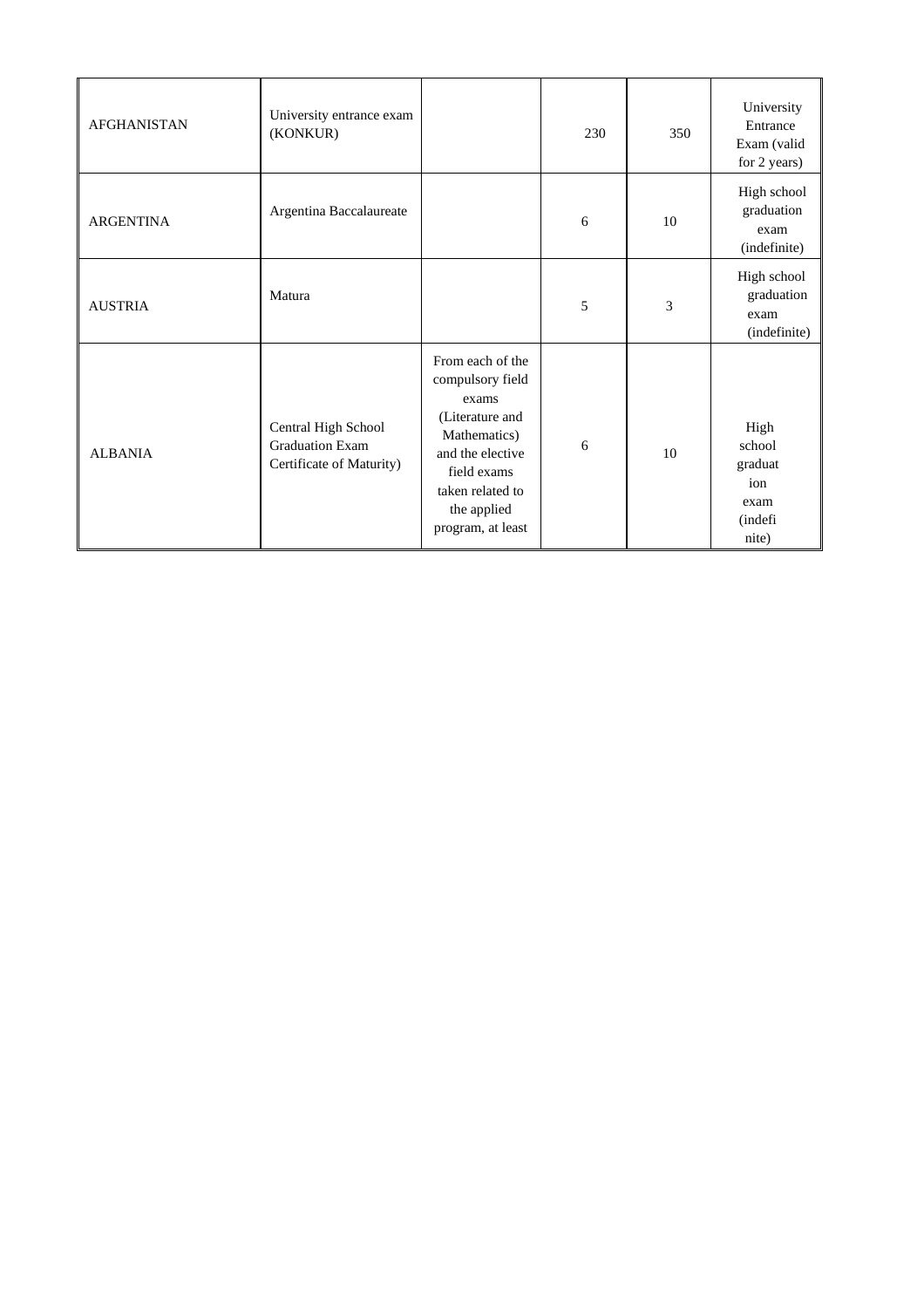| <b>AZERBAIJAN</b>                              | University entrance exam<br>(TQDK)                         |                                                                                  | 200    | 700          | University<br>Entrance<br>Exam (valid<br>for 2 years)      |
|------------------------------------------------|------------------------------------------------------------|----------------------------------------------------------------------------------|--------|--------------|------------------------------------------------------------|
| <b>BAHRAIN</b>                                 | Central High School<br><b>Graduation Exam</b><br>(Tawjihi) | From the<br>branch<br>related<br>with the<br>program<br>applied<br>for, at least | 75%    | 100%         | High<br>school<br>graduati<br>on exam<br>Indefinit<br>e    |
| <b>BANGLADESH</b>                              | (Higher Secondary<br>Certificate - HSC)                    | From 3<br>branches<br>related with<br>the program<br>applied for,<br>at least    | 65%    | 100%         | High<br>school<br>graduat<br>ion<br>exam<br>Indefin<br>ite |
| <b>BELORUSSIA</b>                              | Belorussia Central Exam                                    |                                                                                  | 350    | 600          | University<br>Entrance<br>Exam (valid<br>for 2 years)      |
| <b>BOSNIA HERZEGOVINA</b>                      | Matura                                                     |                                                                                  | 5      | 3            | High school<br>graduation<br>exam<br>(indefinite)          |
| <b>ALGERIA</b>                                 | Algeria Baccalaureate                                      |                                                                                  | 10     | 20           | High school<br>graduation<br>exam<br>(indefinite)          |
| PEOPLE'S<br><b>REPUBLIC OF</b><br><b>CHINA</b> | <b>University Entrance</b><br>Exam (GAOKO)                 | Minimum from<br>the point type<br>of the program<br>applied for                  | 500    | 750          | University<br>entrance<br>exam<br>(Valid for 2<br>years)   |
| <b>DENMARK</b>                                 | High school graduation<br>exam                             |                                                                                  | 7      | 13           | High school<br>graduation<br>exam<br>(indefinite)          |
| <b>FINLAND</b>                                 | <b>ABİTUR</b>                                              |                                                                                  | 4      | $\mathbf{1}$ | High<br>school<br>graduati<br>on exam<br>(indefinit<br>e)  |
| <b>INDONESIA</b>                               | Ujian Akhir Nasional<br>(UAN/UN)                           |                                                                                  | $40\,$ | 60           | University<br>Entrance<br>Exam (valid<br>for 2 years)      |
| <b>ETHIOPIA</b>                                | University entrance exam                                   | Minimum from<br>the branch<br>related with the<br>program applied<br>for         | 70%    | 100%         | University<br>Entrance<br>Exam (valid<br>for 2 years)      |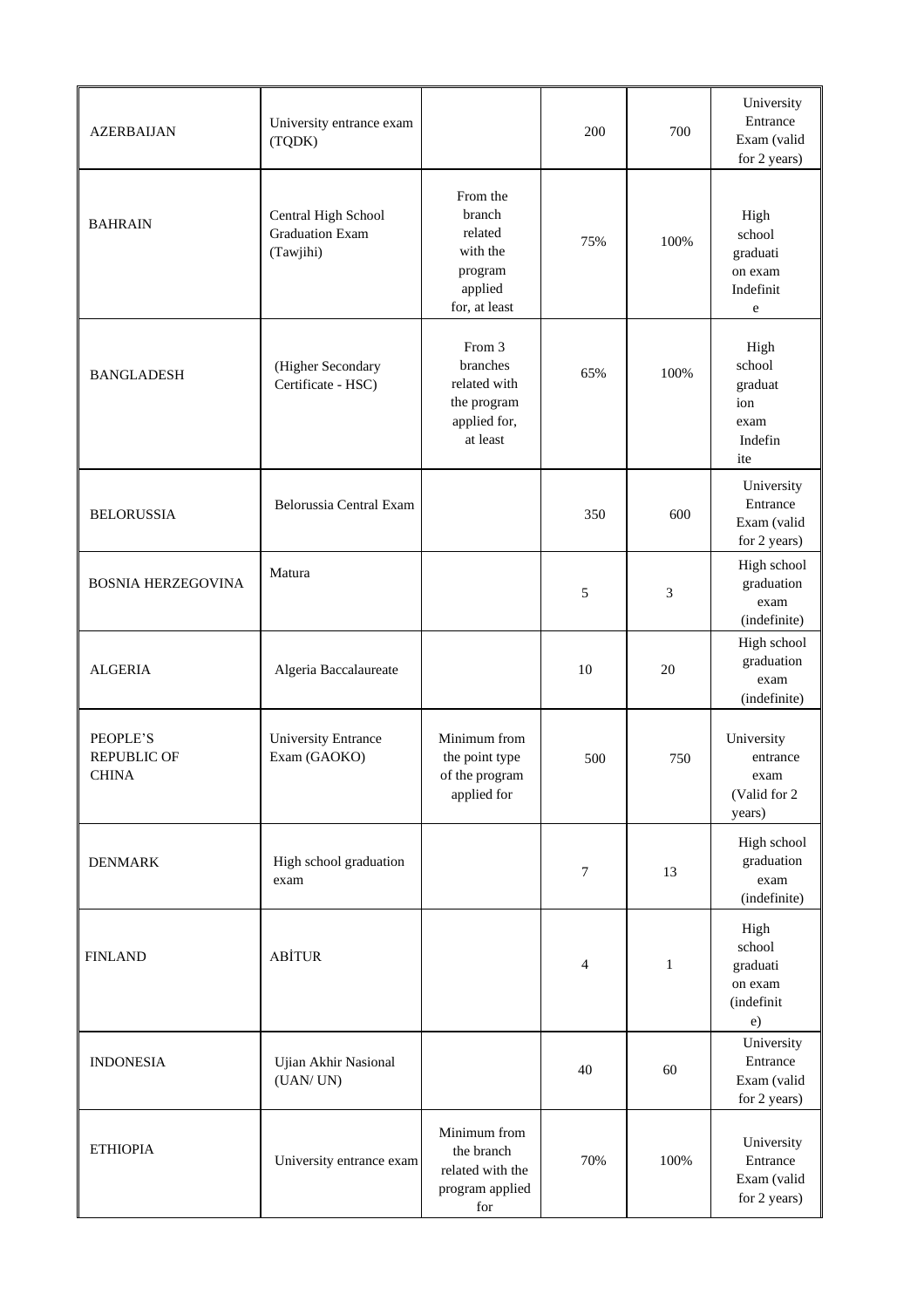| <b>MOROCCO</b>     | Morocco Baccalaureate                                      |                                                                          | 11  | 20   | High<br>school<br>graduat<br>ion<br>exam<br>(indefi<br>nite) |
|--------------------|------------------------------------------------------------|--------------------------------------------------------------------------|-----|------|--------------------------------------------------------------|
| <b>PHILIPPINES</b> | Philippines<br>University<br>Entrance Exam (PEPT)          | Minimum from<br>the branch<br>related with the<br>program applied<br>for | 60% | 100% | University<br>Entrance<br>Exam (valid<br>for 2 years)        |
| <b>PALESTINA</b>   | Secondary Education<br><b>Graduation Exam</b><br>(Tawjihi) | Minimum from<br>the point type<br>of the program<br>applied for          | 75  | 100  | High<br>school<br>graduati<br>on exam<br>(indefinit<br>e)    |
| <b>FRANCE</b>      | <b>French Baccalaureate</b>                                | Diploma<br>grade<br>(minimu<br>m)                                        | 10  | 20   | High<br>school<br>graduati<br>on exam<br>(indefini<br>te)    |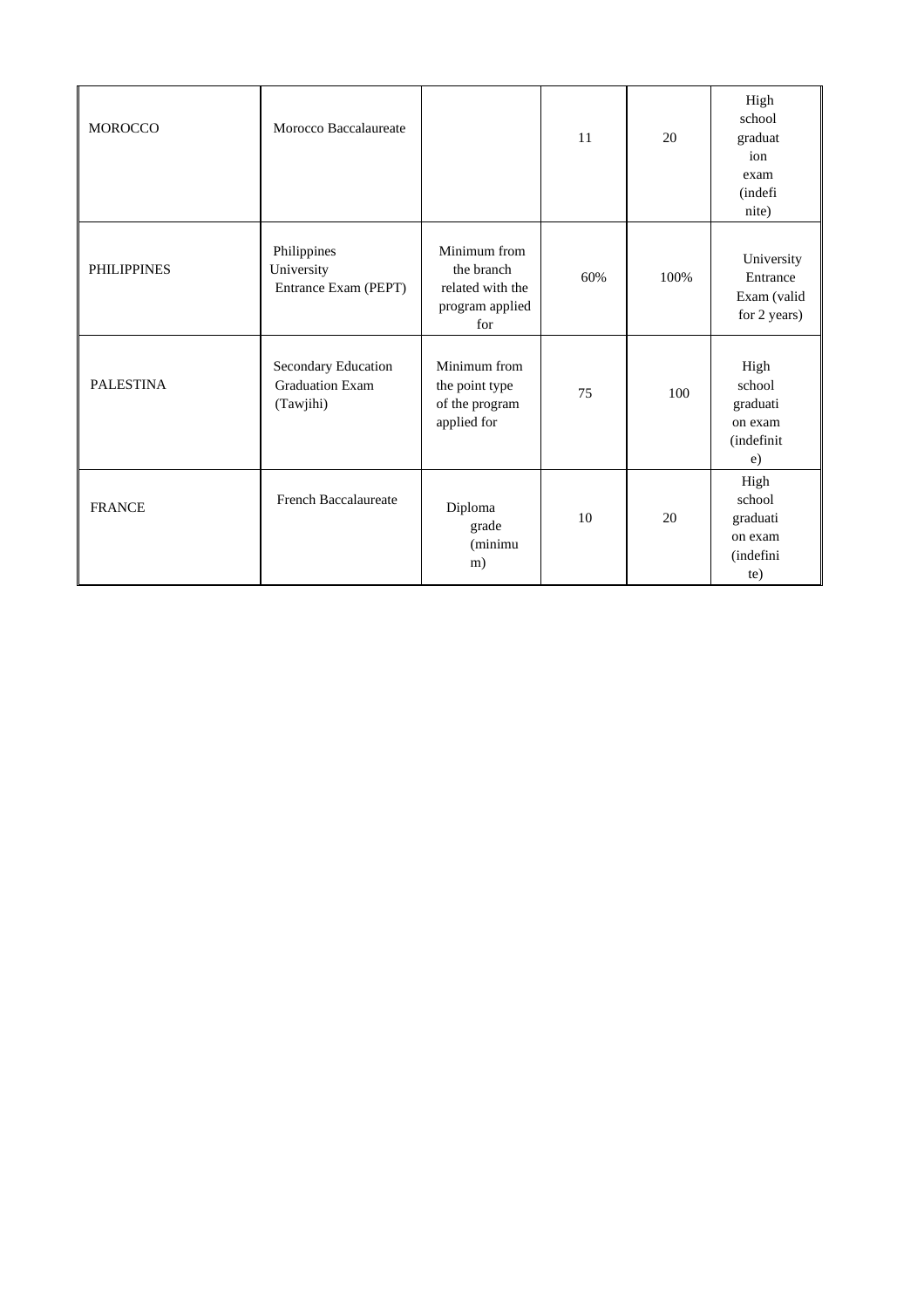| <b>GEORGIA</b>     | <b>Attestat o Srednem</b><br>(Polinom) Obshchem<br>Obrazovanii                           | Diploma<br>grade<br>(minimu<br>m)                                        | 5   | 3    | High school<br>graduation<br>exam<br>(indefinite)            |
|--------------------|------------------------------------------------------------------------------------------|--------------------------------------------------------------------------|-----|------|--------------------------------------------------------------|
| <b>SOUTH KOREA</b> | Eligibility Exam (C SAT)                                                                 | Minimum from<br>the branch<br>related with<br>the program<br>applied for | 400 | 800  | University<br>Entrance<br>Exam (valid<br>for 2 years)        |
| <b>INDIA</b>       | <b>High School Graduation</b><br>Exam of India                                           | Minimum from<br>the branch<br>related with the<br>program applied<br>for | 60% | 100% | High<br>school<br>graduat<br>ion<br>exam<br>Indefi<br>nite   |
| <b>CROATIA</b>     | Matura                                                                                   | Diploma<br>grade<br>(minimu<br>m)                                        | 5   | 3    | High school<br>graduation<br>exam<br>(indefinite)            |
| <b>IRAQ</b>        | Central High School<br><b>Graduation Exam</b>                                            | Diploma<br>grade<br>(minimu<br>m)                                        | %80 | %100 | High school<br>graduation<br>exam<br>(indefinite)            |
| <b>IRAN</b>        | Diplome Debirestan ve<br>Pişdaneşgahi                                                    | Diploma<br>grade<br>(minimu<br>m)                                        | 10  | 20   | High school<br>graduation<br>exam<br>(indefinite)            |
| <b>CAMEROON</b>    | General Certificate of<br>Education (GCE)<br>Qualifications / French<br>Baccalaureate    | Diploma<br>grade<br>(minimu<br>m)                                        | 10  | 20   | High school<br>graduation<br>exam<br>(indefinite)            |
| QATAR              | Central High School<br><b>Graduation Exam</b><br>Al-Shahada-Al<br>Thanawiyya Al-<br>Amma |                                                                          | 160 | 240  | High<br>school<br>graduat<br>ion<br>exam<br>(indefi<br>nite) |
| <b>KAZAKHISTAN</b> | National University Test                                                                 |                                                                          | 80  | 120  | University<br>entrance<br>exam<br>(Valid for 2)<br>years)    |
| KYRGYZSTAN         | National University<br>entrance exam<br>(AVERAGE)                                        |                                                                          | 150 | 250  | University<br>Entrance<br>Exam (valid<br>for 2 years)        |
| <b>KOSOVO</b>      | Maturity Exam<br>in Kosovo and<br>Macedonia                                              |                                                                          | 40% | 100% | High<br>school<br>graduati<br>on exam<br>(indefinit          |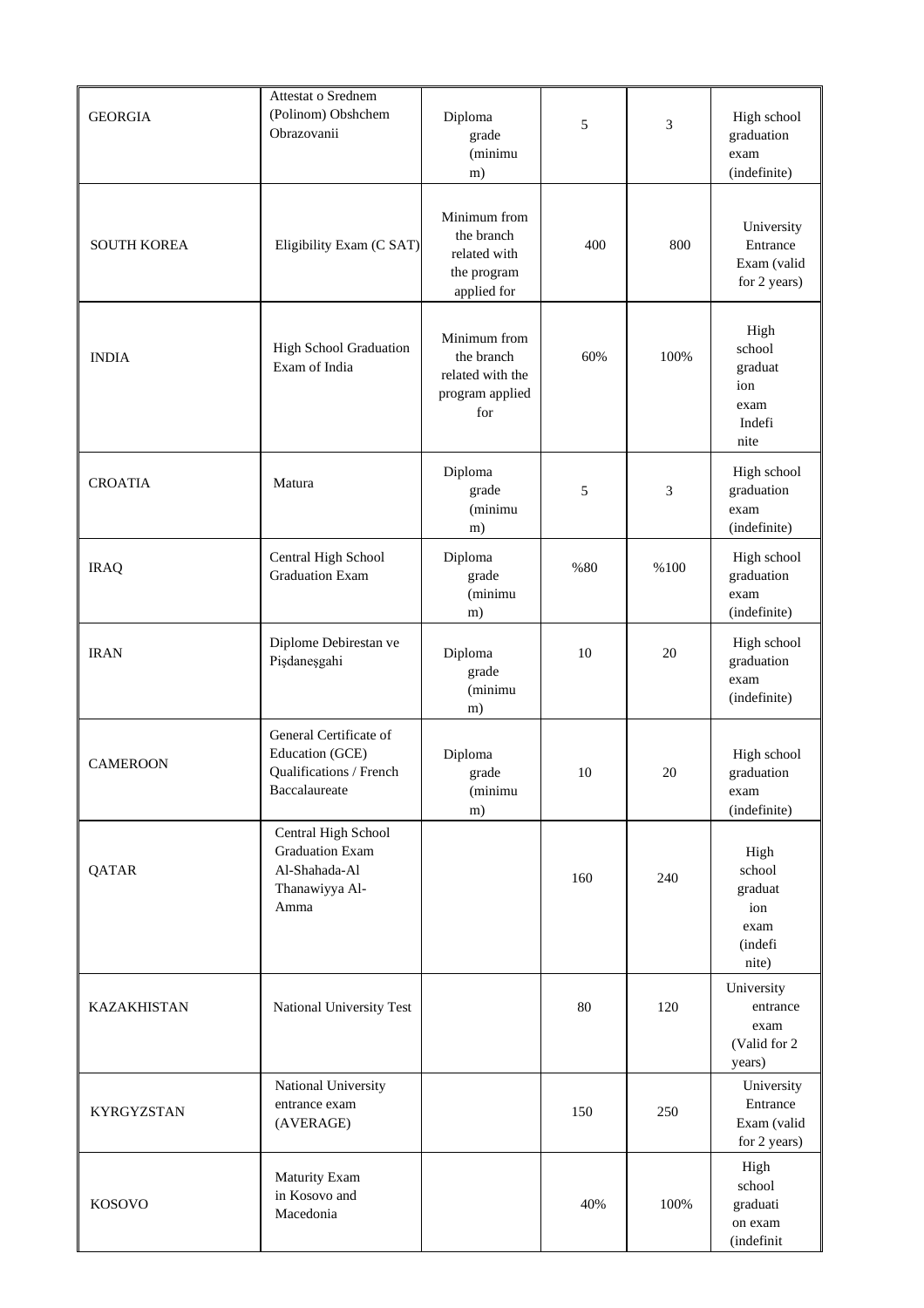|                  |                                                                                          |                                                                                   |     |                | e)                                                           |
|------------------|------------------------------------------------------------------------------------------|-----------------------------------------------------------------------------------|-----|----------------|--------------------------------------------------------------|
|                  |                                                                                          |                                                                                   |     |                |                                                              |
|                  |                                                                                          |                                                                                   |     |                |                                                              |
| <b>KUWAIT</b>    | Central High School<br><b>Graduation Exam</b><br>Al-Shahada-Al<br>Thanawiyya Al-<br>Amma |                                                                                   | 160 | 240            | High<br>school<br>graduat<br>ion<br>exam<br>Indefi<br>nite   |
| <b>LIBYA</b>     | Al-Shahada-Al<br>Thanawiyya<br>Exam                                                      | Minimum from<br>the branch<br>related with the<br>program applied<br>for          | 70% | 100%           | High<br>school<br>graduat<br>ion<br>exam<br>(indefi<br>nite) |
| <b>LEBANON</b>   | Baccalaureate<br>Libanais                                                                | Average of<br>the grade in<br>the exam<br>related to the<br>applied<br>department | 13  | 20             | High<br>school<br>graduat<br>ion<br>exam<br>(indefi<br>nite) |
| <b>MACEDONIA</b> | Central High School<br><b>Graduation Exam</b><br>(Matura)                                |                                                                                   | 5   | $\overline{3}$ | High<br>school<br>graduat<br>ion<br>exam<br>(indefi<br>nite) |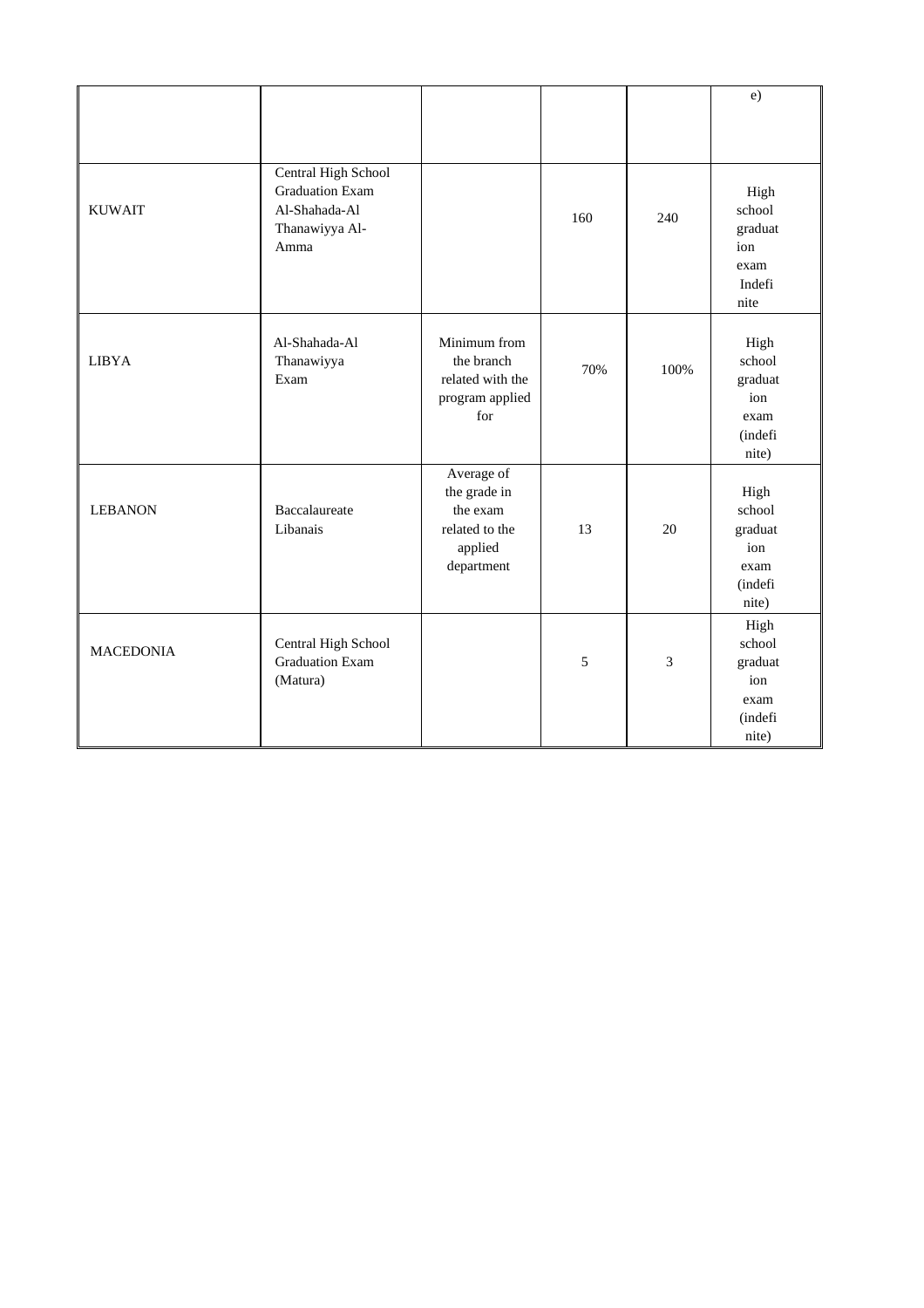| <b>EGYPT</b>      | Central High School<br><b>Graduation Exam</b><br>Al-Shahada-Al<br>Thanawiyya Al<br>- Amma                 |                                                                               | 160    | 240            | High<br>school<br>graduat<br>ion<br>exam<br>Indefinite       |
|-------------------|-----------------------------------------------------------------------------------------------------------|-------------------------------------------------------------------------------|--------|----------------|--------------------------------------------------------------|
| <b>MONGOLIA</b>   | Central University<br><b>Entrance Exam</b><br>(KONKUR)                                                    | At each of four<br>fields related<br>with the<br>program<br>applied for       | 600    | 800            | University<br>entrance<br>exam<br>(Valid for 2)<br>years)    |
| <b>MOLDOVA</b>    | <b>Baccalaureate Exam</b>                                                                                 | At 2 exams<br>related with the<br>Program applied<br>for                      | $\tau$ | 10             | High school<br>graduation<br>exam<br>(indefinite)            |
| <b>UZBEKISTAN</b> | Attestat o Srednem<br>(Polinom)<br>Obshchem Obrazovanii                                                   |                                                                               | 5      | 3              | High school<br>graduation<br>exam<br>(indefinite)            |
| <b>PAKISTAN</b>   | Higher<br>Secondary Certificate -<br>HSC)                                                                 | From 3<br>branches<br>related with<br>the program<br>applied for,<br>at least | %65    | %100           | High<br>school<br>graduat<br>ion<br>exam<br>(indefi<br>nite) |
| <b>POLAND</b>     | Matura / Swiadectw<br>Dojrzalosci                                                                         |                                                                               | %60    | %100           | High school<br>graduation<br>exam<br>(indefinite)            |
| <b>PORTUGAL</b>   | Central University<br><b>Entrance Exam</b><br>(Concurso Nacional De<br>Candidatura Do Ensino<br>Superior) |                                                                               | 16     | 20             | University<br>entrance<br>exam<br>(Valid for 2)<br>years)    |
| <b>ROMANIA</b>    | Romanian Baccalaureate                                                                                    |                                                                               | 6      | 10             | High school<br>graduatio<br>n exam                           |
| <b>RUSSIA</b>     | Russia Federation<br>University<br>Entrance Exam (EGE)                                                    |                                                                               | 250    | 400            | University<br>Entrance<br>Exam (valid<br>for 2 years)        |
| <b>SERBIA</b>     | Matura                                                                                                    |                                                                               | 5      | $\mathfrak{Z}$ | High school<br>graduation<br>exam<br>(indefinite)            |
| <b>SENEGAL</b>    | Senegalese Baccalaureate                                                                                  |                                                                               | 15     | 20             | High school<br>graduation<br>exam<br>(indefinite)            |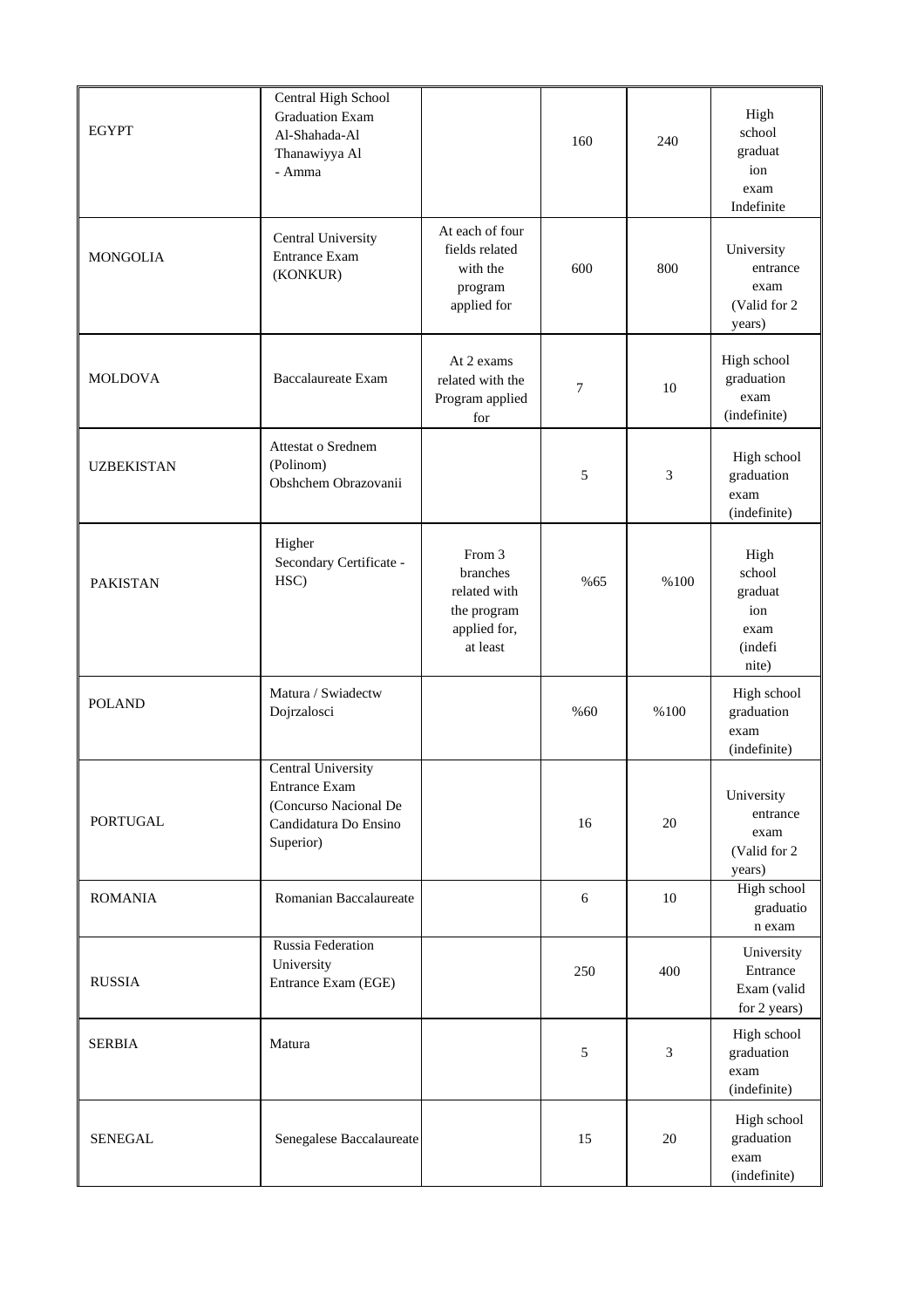| <b>SAUDI ARABIA</b> | Kudrat exam / Al-<br>Shahada-Al Thanawiyya-<br>Al-Amma (Central high<br>school graduation exam) |                                                                                                             | 70                       | 100 | High school<br>graduation<br>exam<br>(indefinite)                 |
|---------------------|-------------------------------------------------------------------------------------------------|-------------------------------------------------------------------------------------------------------------|--------------------------|-----|-------------------------------------------------------------------|
|                     | Al-Shahada-Al<br>Thanawiyya                                                                     | At Science<br>Stream, at least                                                                              | 185                      | 240 |                                                                   |
| <b>SYRIA</b>        | (baccalaureate)<br>Exam in Syria                                                                | At Social<br>Sciences,<br>at least                                                                          | 170                      | 240 | High<br>school<br>graduatio<br>n exam<br><i>(indefinit)</i><br>e) |
| <b>TAJIKISTAN</b>   | Attestat o Srednem<br>(Polinom)<br>Obshchem Obrazovanii                                         |                                                                                                             | $\overline{\phantom{0}}$ | 3   | High school<br>graduation<br>exam<br>(indefinite)                 |
| <b>UKRAIN</b>       | Independent<br>University entrance<br>exam<br>(ZNO)                                             | From three<br>exams, at least<br>two of which<br>are related with<br>the program<br>applied for,<br>minimum | 150                      | 200 | University<br>entrance exam<br>(Valid for 2)<br>years)            |